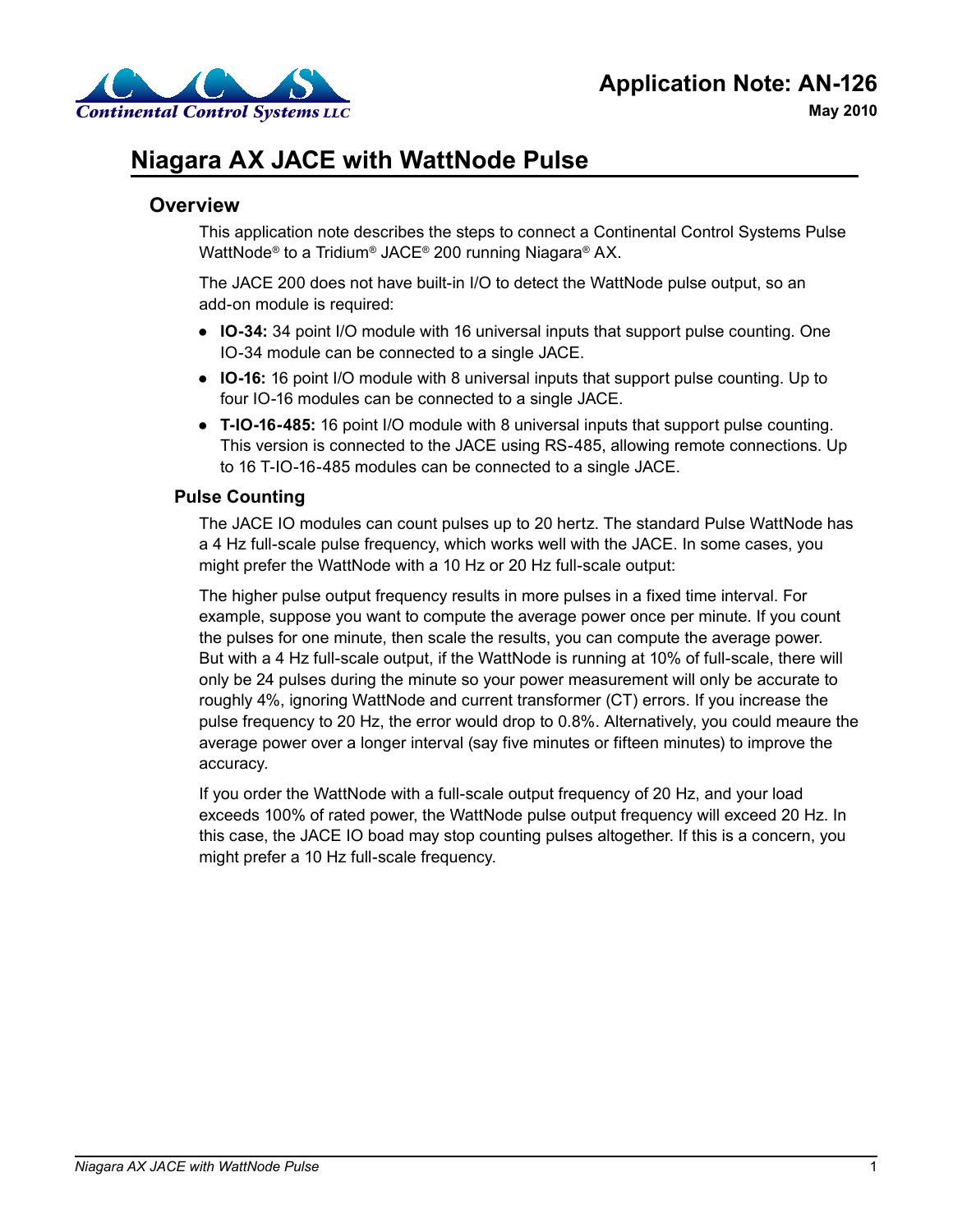## **Setup Ndio Network**

#### **Install Ndio Software Modules to JACE**

- Install the **ndio** and **platNdio** modules from **Platform > Software Manager**.
- Locate the modules in the Software Manger, left-click each module followed by a click on the **Install** button at the bottom.
- Then click on the **Commit** button. Modules will be installed and the JACE will reboot. The reboot will take several minutes.

| <b>WorkPlace AX</b>                                                    |                                                               |                                 |                                |                                              |            |  |  |
|------------------------------------------------------------------------|---------------------------------------------------------------|---------------------------------|--------------------------------|----------------------------------------------|------------|--|--|
| Edit.<br>File<br>Search<br><b>Bookmarks</b><br>Tools                   | Window<br>Help                                                |                                 |                                |                                              |            |  |  |
| $\Box$ + $\Box$ & $\Box$<br>仓,<br>⇔ <del>→</del> →                     | $\mathbf{c}$ . $\blacksquare$<br>$\boxtimes$ $\triangleright$ | $X$ b c b $\&$ $\times$ $\vert$ | 10.167.32.87<br><b>KO CX</b>   | e<br>$\vert \cdot \vert$                     |            |  |  |
| Software Manager<br>$\equiv$ Platform<br><b>Q</b> 10.167.32.87 (Jace2) |                                                               |                                 |                                |                                              |            |  |  |
| $\times$ Nav<br>团                                                      | ₩<br>Current free space 18,671 KB                             |                                 | To be installed 0 KB           | Estimated free space after install 18,671 KB |            |  |  |
| ÷<br>D.<br><b>C3</b> My Network                                        | <b>Part Name</b>                                              | Type                            | <b>Installe Avail. Version</b> | File                                         | 問          |  |  |
| A Distribution File Installer<br>۰                                     | modbusTcp                                                     | Module                          | Tridium 3 Tridium 3.4.51       | modbusTcp                                    | Up to Date |  |  |
| a<br>File Transfer Client                                              | modbusTcpSlave                                                | Module                          | Tridium 3 Tridium 3.4.51       | modbusTcpSlave                               | Up to Date |  |  |
| <b>GPRS Modem Configuration</b><br>B.                                  | ndio                                                          | Module                          | Tridium 3 Tridium 3.4.51       | Ō<br>ndio                                    | Up to Date |  |  |
| Lexicon Installer                                                      | net                                                           | Module                          | Tridium 3 Tridium 3.4.51       | Ō<br>net                                     | Up to Date |  |  |
| 凬<br>License Manager                                                   | niagaraDriver                                                 | Module                          | Tridium 3 Tridium 3.4.51       | n<br>niagaraDriver                           | Up to Date |  |  |
| Platform Administration<br>EИ                                          | nre-core-gnx-ppc                                              | <b>NRE</b>                      | $3.4.51$ 3.4.51                | nne-core-gnx-ppc                             | Up to Date |  |  |
| Sedona Manager                                                         | А<br>nsedona                                                  | Module                          | Tridium 1 Tridium 1.0.34       | Ω<br>nsedona                                 | Up to Date |  |  |
| Software Manager                                                       | nsh                                                           | Module                          | Tridium 3 Tridium 3.4.51       | Ω<br>nsh                                     | Up to Date |  |  |
| (C) Station Copier                                                     | oro                                                           | Module                          | Tridium 3 Tridium 3.4.51       | Ω<br>oro                                     | Up to Date |  |  |
| <sup>《</sup> TCP/IP Configuration                                      | pdf                                                           | Module                          | Tridium 3 Tridium 3.4.51       | Ō<br>pdf                                     | Up to Date |  |  |
| Remote File System<br>$\mathbb{R}$ chation (Incor)                     | platBacnet                                                    | Module                          | Tridium 3 Tridium 3.4.51       | Ω<br>platBacnet                              | Up to Date |  |  |
| <b>Palette</b><br>☑<br>κJ                                              | platDaemon                                                    | Module                          | Tridium 3 Tridium 3.4.51       | n<br>platDaemon                              | Up to Date |  |  |
|                                                                        | platDdns                                                      | Module                          | Tridium 3 Tridium 3.4.51       | Π<br>platDdns                                | Up to Date |  |  |
| ÷<br>ė<br>n kitControl<br>Β                                            | platDialup                                                    | Module                          | Tridium 3 Tridium 3.4.51       | Ω<br>platDialup                              | Up to Date |  |  |
| ControlPalette                                                         | platDisplay                                                   | Module                          | Tridium 3 Tridium 3.4.51       | n<br>platDisplay                             | Up to Date |  |  |
| Alarm<br>$+$                                                           | platform                                                      | Module                          | Tridium 3 Tridium 3.4.51       | Ω<br>platform                                | Up to Date |  |  |
| Constants<br>$+$                                                       | platJennic                                                    | Module                          | Tridium 3 Tridium 3.4.51       | platJennic                                   | Up to Date |  |  |
| Conversion                                                             | platLon                                                       | Module                          | Tridium 3 Tridium 3.4.51       | Ō<br>platLon                                 | Up to Date |  |  |
| <b>T</b> Energy                                                        | platMstp                                                      | Module                          | Tridium 3 Tridium 3.4.51       | ∩<br>platMstp                                | Up to Date |  |  |
| + CT HVAC                                                              | platNdio                                                      | Module                          | Tridium 3 Tridium 3.4.51       | Ω<br>platNdio                                | Up to Date |  |  |
| + <sup>1</sup> Latches                                                 | platPower                                                     | Module                          | Tridium 3 Tridium 3.4.51       | platPower                                    | Up to Date |  |  |
| $\overline{+}$ $\overline{-}$ Logic                                    |                                                               |                                 | <b>TTT</b>                     |                                              |            |  |  |
| + <sup>P</sup> T Math                                                  |                                                               | <b>Upgrade All Out of Date</b>  | Import *                       | <b>Install Uninstall Reset Commit</b>        |            |  |  |
| <b>PT</b> Selects                                                      |                                                               |                                 |                                |                                              |            |  |  |
| c:\ccs\niagara\niagara-3.4.51>                                         |                                                               |                                 |                                |                                              | E          |  |  |
|                                                                        |                                                               |                                 |                                |                                              | Ø          |  |  |

**Figure 1: Install Ndio Software Modules.**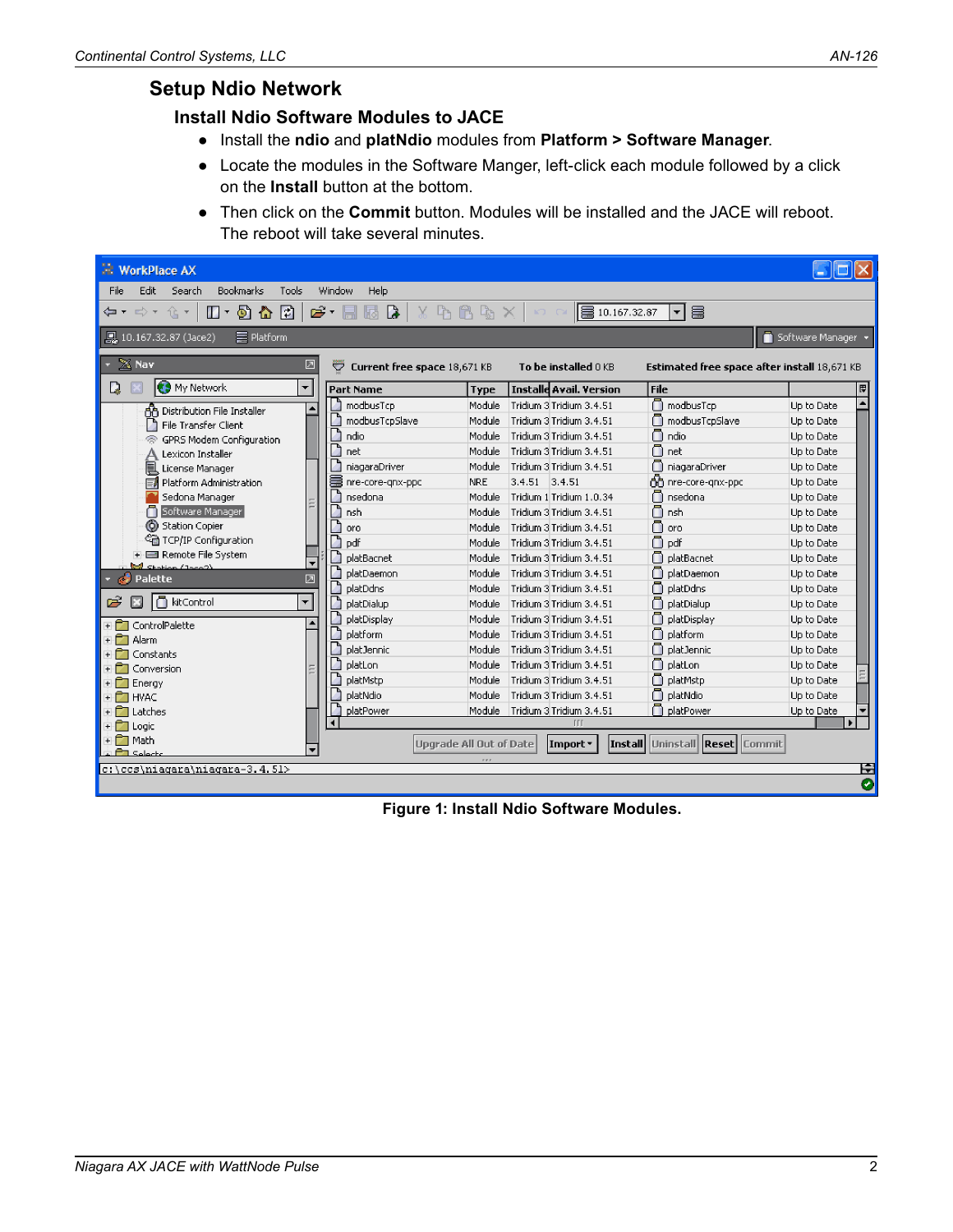#### **Open Station Driver Manager**

● In the Nav tree right-click on folder **Station > Config > Drivers** and select **Views > Driver Manager**.

| <b>WorkPlace AX</b>                                                                              |                                                                                                                              |                                         |                      |               |                |                         |   |  |
|--------------------------------------------------------------------------------------------------|------------------------------------------------------------------------------------------------------------------------------|-----------------------------------------|----------------------|---------------|----------------|-------------------------|---|--|
|                                                                                                  |                                                                                                                              |                                         |                      |               |                |                         |   |  |
| Edit<br>Search<br><b>File</b>                                                                    | <b>Bookmarks</b><br>Tools                                                                                                    | Window<br>Help<br>Manager               |                      |               |                |                         |   |  |
| ⇔ ← ⇒ ←                                                                                          | € ▼  <br>$\mathbb{D} \cdot \mathbb{D}$ and<br>⊡<br>$8$ P B P $\times$ $ $<br>습 -<br>D<br>Q<br>f<br><b>KO CH</b><br>- EN<br>H |                                         |                      |               |                |                         |   |  |
| 黑 10.167.32.87 (Jace2)                                                                           | Station (Jace2)                                                                                                              | $\equiv$ Config<br><sup>*</sup> Drivers |                      |               |                | <b>O</b> Driver Manager |   |  |
| $\mathbb{Z}$ Nav                                                                                 | ☑                                                                                                                            | <b>Driver Manager</b>                   |                      |               |                | 4 objects               |   |  |
| <b>O</b> My Network<br>Q                                                                         | ÷                                                                                                                            | Name                                    | <b>Type</b>          | <b>Status</b> | <b>Enabled</b> | <b>Fault Cause</b>      | 厚 |  |
|                                                                                                  |                                                                                                                              | <sup>《</sup> NiagaraNetwork             | Niagara Network      | $\{ok\}$      | true           |                         |   |  |
| 日 n Home                                                                                         |                                                                                                                              | <sup>©</sup> ina LonNetwork             | Lon Network          | $\{ok\}$      | true           |                         |   |  |
| 白目 Config                                                                                        |                                                                                                                              | <sup>€</sup> ModbusAsyncNetwork         | Modbus Async Network | $\{ok\}$      | true           |                         |   |  |
| <b>⊞ @ Services</b>                                                                              |                                                                                                                              | <sup>@</sup> NdioNetwork                | Ndio Network         | $\{ok\}$      | true           |                         |   |  |
| <b>El <sup>C</sup>m</b> Drivers                                                                  |                                                                                                                              |                                         |                      |               |                |                         |   |  |
| ∔‰n<br>≞ு∩ப                                                                                      | <b>Views</b>                                                                                                                 | <b>O</b> Driver Manager                 |                      |               |                |                         |   |  |
| ≐‰n                                                                                              | <b>Actions</b>                                                                                                               | 目 Property Sheet                        |                      |               |                |                         |   |  |
| 重面目                                                                                              | New                                                                                                                          | <b>T</b> Wire Sheet                     |                      |               |                |                         |   |  |
| ≐ <a≀< td=""><td></td><td>Category Sheet</td><td></td><td></td><td></td><td></td><td></td></a≀<> |                                                                                                                              | Category Sheet                          |                      |               |                |                         |   |  |
| <b>i- El Files</b>                                                                               | Cut                                                                                                                          | Slot Sheet                              |                      |               |                |                         |   |  |
| 田 合 History                                                                                      | Цу Сору                                                                                                                      | <b>团 Link Sheet</b>                     |                      |               |                |                         |   |  |
|                                                                                                  | <b>R</b> Paste                                                                                                               |                                         |                      |               |                |                         |   |  |
| Palette<br>ائی                                                                                   | <b>P</b> Paste Special                                                                                                       | ହିଁ New View                            |                      |               |                |                         |   |  |
| $\Box$ kitCor<br>É                                                                               | La Duplicate                                                                                                                 | Guide Help<br>?                         |                      |               |                |                         |   |  |
|                                                                                                  | $\times$ Delete                                                                                                              | P<br>Bajadoc Help                       |                      |               |                |                         |   |  |
| ControlPalette<br>$+$                                                                            | dig Find                                                                                                                     | 盘 Spy Local                             |                      |               |                |                         |   |  |
| Alarm<br>$\blacksquare$                                                                          |                                                                                                                              | <b>点</b> Spy Remote                     |                      |               |                |                         |   |  |
| Constants<br>$+$                                                                                 | Link Mark                                                                                                                    |                                         |                      |               |                |                         |   |  |
| Conversion<br>$+$<br>Energy                                                                      | Link From                                                                                                                    |                                         |                      |               |                |                         |   |  |
| $+$<br>T HVAC<br>$+$                                                                             | Link To                                                                                                                      |                                         |                      |               |                |                         |   |  |
| Latches<br>$+$                                                                                   | 图 Rename                                                                                                                     |                                         |                      |               |                |                         |   |  |
| Logic<br>$\pm$                                                                                   |                                                                                                                              |                                         |                      |               |                |                         |   |  |
| + <del>∩</del> Math                                                                              | 量: Reorder                                                                                                                   |                                         |                      | <b>Q</b> New  | $\Box$ Edit    |                         |   |  |
| a <b>Ca</b> Selecto                                                                              | <b>A</b> Composite                                                                                                           |                                         |                      |               |                |                         |   |  |
| c:\ccs\niagara\                                                                                  | <b>B</b> Export                                                                                                              |                                         |                      |               |                |                         | 囯 |  |
|                                                                                                  | ්ඨ Refresh Tree Node                                                                                                         |                                         |                      |               |                |                         | O |  |

**Figure 2: Open Station Driver Manager**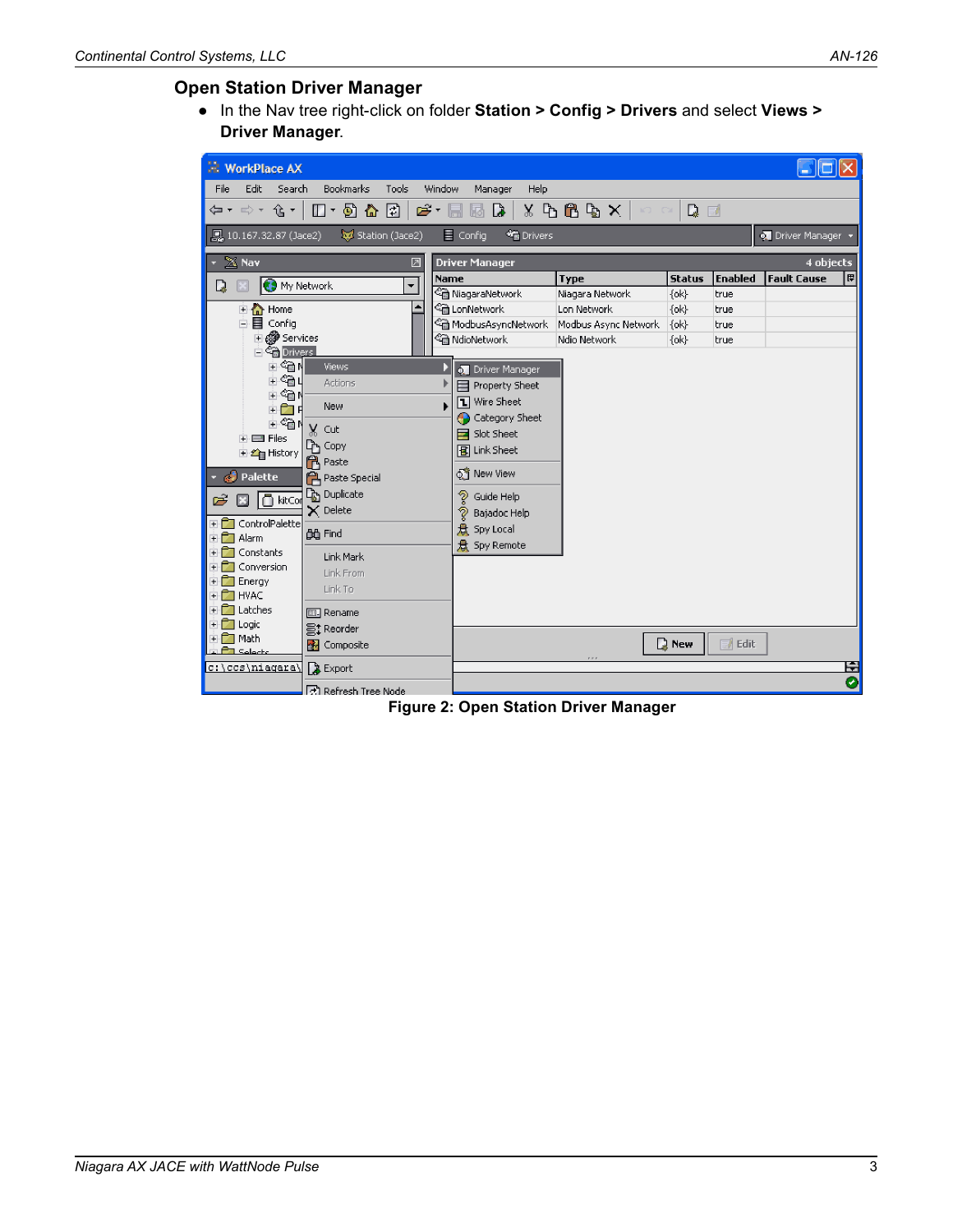#### **Add Ndio Network**

- Open the Ndio palette and locate the NdioNetwork object in the Network folder.
- Drag the **NdioNetwork** to the **Driver Manager** window.

| <b>WorkPlace AX</b>                                                                                                                                                                                                                                                                                           |                                                                                                           |                      |                     |             | and i              |   |  |  |
|---------------------------------------------------------------------------------------------------------------------------------------------------------------------------------------------------------------------------------------------------------------------------------------------------------------|-----------------------------------------------------------------------------------------------------------|----------------------|---------------------|-------------|--------------------|---|--|--|
| File<br>Edit<br>Search<br><b>Bookmarks</b><br>Tools                                                                                                                                                                                                                                                           | Window<br>Manager<br>Help                                                                                 |                      |                     |             |                    |   |  |  |
| ⇦▾ ⇨▾ ⇪▾│                                                                                                                                                                                                                                                                                                     | $\Pi$ * 5 ^ 8 $\Xi$ $\approx$ * 5 $\Xi$ b $\Lambda$ $\times$ 6 $\Xi$ b $\times$ $\sim$ $\sim$ 1<br>$\Box$ |                      |                     |             |                    |   |  |  |
| <b>■</b> 10.167.32.87 (Jace2)<br>Station (Jace2)                                                                                                                                                                                                                                                              | $\equiv$ Config<br><b>SE</b> Drivers                                                                      |                      |                     |             | O Driver Manager   |   |  |  |
| $\mathbb{X}$ Nav<br>図<br>$\mathbf{v}$                                                                                                                                                                                                                                                                         | <b>Driver Manager</b>                                                                                     |                      |                     |             | 4 objects          |   |  |  |
| <b>C.</b> My Network<br>D.<br>$\overline{\phantom{a}}$                                                                                                                                                                                                                                                        | <b>Name</b>                                                                                               | <b>Type</b>          | <b>Status</b>       | Enabled     | <b>Fault Cause</b> | 潭 |  |  |
|                                                                                                                                                                                                                                                                                                               | <sup>全</sup> 面 NiagaraNetwork                                                                             | Niagara Network      | $\{ \mathsf{ok} \}$ | Itrue       |                    |   |  |  |
| ۸<br><b>E</b> A Home                                                                                                                                                                                                                                                                                          | <sup>€</sup> तो LonNetwork                                                                                | Lon Network          | $\{ok\}$            | true        |                    |   |  |  |
| 白目 Config                                                                                                                                                                                                                                                                                                     | લ્ଲ ModbusAsyncNetwork                                                                                    | Modbus Async Network | $\{ \mathsf{ok} \}$ | true        |                    |   |  |  |
| <b>⊞ @</b> Services                                                                                                                                                                                                                                                                                           | <sup>@</sup> NdioNetwork                                                                                  | Ndio Network         | $\{ok\}$            | true        |                    |   |  |  |
| <b>E</b> <sup>C</sup> <sub>E</sub> Drivers<br>由 @ NiagaraNetwork<br>由 <sup>全</sup> 通 LonNetwork<br>由 @ ModbusAsyncNetwork<br>E <b>PxView</b><br>由 < MaioNetwork<br>÷<br>$\cdot$ $\bullet$ Palette<br>⊠<br>$\Box$ ndio<br>G<br>÷<br>⊟ network<br><mark>⊞ <sup>⊘</sup>ते</mark> NdioNetwork<br><b>E</b> Devices | <sup>C</sup> a NdioNetwork                                                                                |                      |                     |             |                    |   |  |  |
| + Points                                                                                                                                                                                                                                                                                                      |                                                                                                           |                      |                     |             |                    |   |  |  |
| Extensions                                                                                                                                                                                                                                                                                                    |                                                                                                           |                      | D New               | $\Box$ Edit |                    |   |  |  |

**Figure 3: Add Ndio Network**

# **Setup Ndio Board**

#### **Open Ndio Board Manager**

● Right-click on the NdioNetwork in the Driver Manager window pane and select **Views > Ndio Board Manager**.

| <b>Driver Manager</b>     |                                            |                   |                                  |                |                    |  |  |
|---------------------------|--------------------------------------------|-------------------|----------------------------------|----------------|--------------------|--|--|
| Type<br>Name              |                                            |                   | <b>Status</b>                    | <b>Enabled</b> | <b>Fault Cause</b> |  |  |
| ं NiagaraNetwork          |                                            | Niagara Network   |                                  | $\{ok\}$       | true               |  |  |
| <sup>全</sup> 通 LonNetwork |                                            | Lon Network       |                                  | $\{ok\}$       | true               |  |  |
|                           | < a ModbusAsyncNetwork                     |                   | $\{ok\}$<br>Modbus Async Network |                | true               |  |  |
| <b>Milk</b> NdioNetwork   |                                            | Mdio Nehwork      |                                  | ${6k}$         | true               |  |  |
|                           | <b>Views</b>                               |                   | o Ndio Board Manager             |                |                    |  |  |
|                           | <b>Actions</b>                             |                   |                                  | Property Sheet |                    |  |  |
|                           | <b>New</b>                                 |                   | Wire Sheet<br>ы                  |                |                    |  |  |
|                           |                                            |                   |                                  | Category Sheet |                    |  |  |
|                           | ¥.<br>Cut                                  | $C\text{tr}I + X$ | Slot Sheet                       |                |                    |  |  |
|                           | Copy                                       | Ctrl+C            | Link Sheet<br>E                  |                |                    |  |  |
|                           | <b>Contract Contract Contract Contract</b> |                   |                                  |                |                    |  |  |

**Figure 4: Open Ndio Board Manager**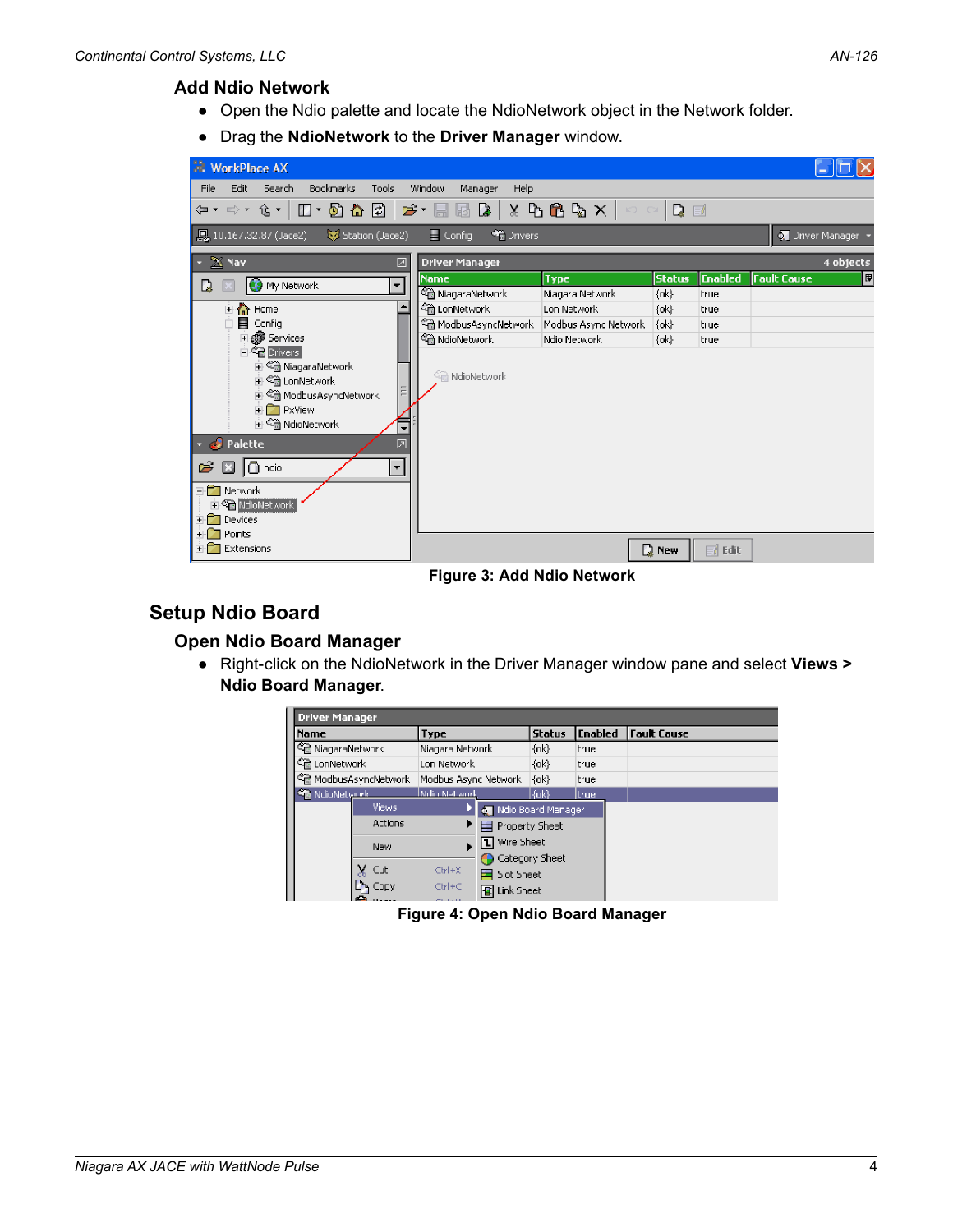#### **Discover the Ndio Module**

- Click on the **Discover** button at the bottom.
- Click and drag the discovered board from the **Discovered** pane to the **Database** pane.
- A pop-up dialog will appear, allowing you to rename the device if desired.

| <b>NorkPlace AX</b>                                      |                                                                                                      |                                    |                    |                     |                         |                     |                      |                       |
|----------------------------------------------------------|------------------------------------------------------------------------------------------------------|------------------------------------|--------------------|---------------------|-------------------------|---------------------|----------------------|-----------------------|
| <b>Bookmarks</b><br>File<br>Edit<br>Search               | Tools<br>Window                                                                                      | Help<br>Manager                    |                    |                     |                         |                     |                      |                       |
|                                                          | ←· ← · ←   0 · 5 ^ 8 0   ع · 8 8 } × 6 6 % ×   ← ← 0 0 € + 8 8 6 ± + + + + + + + + + + + + + + + + + |                                    |                    |                     |                         |                     |                      |                       |
| …… 10.167.32.87 (Jace2)<br>$\frac{1}{2}$ Station (Jace2) | $\equiv$ Config                                                                                      | $\frac{1}{2}$ Drivers              | <b>NdioNetwork</b> |                     |                         |                     | o Ndio Board Manager |                       |
| $\sim$ $\mathbb{Z}$ Nav<br>☑                             | Ø                                                                                                    | <b>K</b> Ndio Board Discovery      |                    |                     |                         |                     | Success >>           | B                     |
| My Network<br>D<br>$\overline{\mathbf{v}}$               | <b>Discovered</b>                                                                                    |                                    |                    |                     |                         |                     |                      | 1 objects             |
| ٠<br>中 ome                                               |                                                                                                      | <b>Io Port</b> Multiple Processors | Firmware Version   | <b>Config Code</b>  | Ui Count                | Bo Count   Ao Count |                      | I₹                    |
| □■ Config                                                | false                                                                                                |                                    | 1.13               | 5                   | R                       |                     | 4                    |                       |
| <b>Ei @ Services</b>                                     |                                                                                                      |                                    |                    |                     |                         |                     |                      |                       |
| <b>El En Drivers</b><br>中心 NiagaraNetwork                |                                                                                                      |                                    |                    | <b>P.P.P.</b>       |                         |                     |                      |                       |
| ∓<br>PD Low Mahmmade                                     | Database                                                                                             |                                    |                    |                     |                         |                     |                      | 1 objects             |
| $\frac{1}{2}$ Palette<br>♬                               | <b>Name</b>                                                                                          | <b>Exts</b><br><b>Type</b>         | <b>Io Port</b>     | Multiple Processors | <b>Firmware Version</b> |                     | <b>Config Code</b>   | Ui Cour <sup>e</sup>  |
| $\overline{\phantom{0}}$                                 | Mill NdioBoard                                                                                       | V.<br>Ndio Board                   | false              |                     | 1.13                    | 5                   |                      | 18.                   |
| $\Box$ ndio<br>C)<br>囩                                   |                                                                                                      |                                    | Ñ                  |                     |                         |                     |                      |                       |
| ۸<br>⊟ network                                           |                                                                                                      |                                    |                    |                     |                         |                     |                      |                       |
| 由 Gin NdioNetwork<br>Ξ                                   | $\left  \cdot \right $                                                                               |                                    | TTT                |                     |                         |                     |                      | $\blacktriangleright$ |
| <b>E</b> Devices                                         |                                                                                                      |                                    |                    |                     |                         |                     |                      |                       |
| + Points<br>$\overline{\phantom{0}}$                     |                                                                                                      | $\mathbb{D}$ New                   | New Folder         | 国 Edit              | <b>凸 Discover</b>       | <b>小 Add</b>        |                      |                       |

**Figure 5: Discover Ndio Module**

#### **Open Ndio Point Manager**

- In the Nav tree go to **Config > Drivers > NdioNetwork > NdioBoard > Points**
- Right-click **Points** and select **Views > Ndio Point Manager**.



**Figure 6: Open Ndio Point Manager**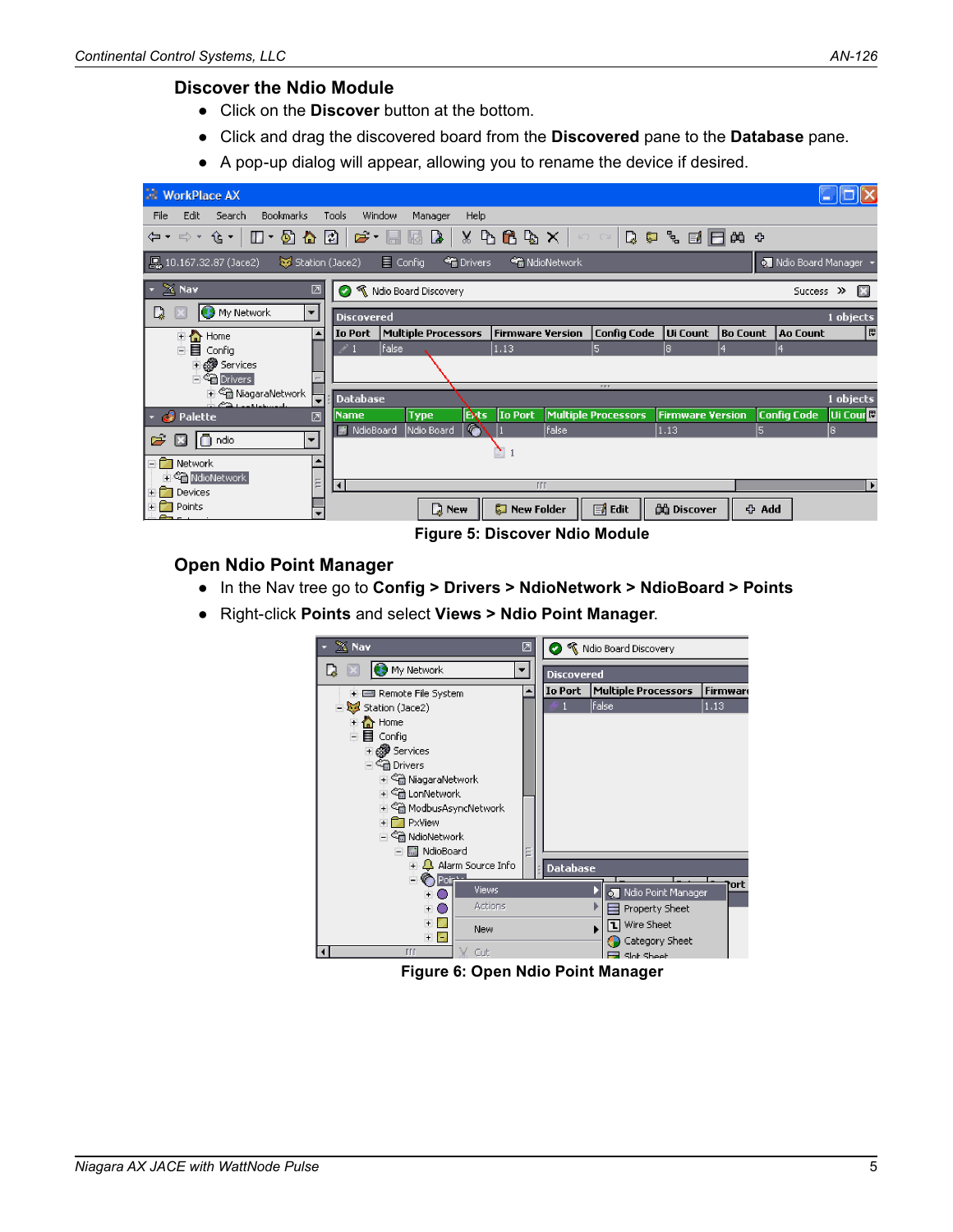#### **Add Ndio Points**

- Click the **Discover** button at the bottom of the Ndio Point manager.
- Click and drag **Universal Input 1** to the **Database** pane.

| <b>Discovered</b>          |                |                 |
|----------------------------|----------------|-----------------|
| <b>Io Type</b>             | <b>Address</b> |                 |
| Universal Input            | 1              |                 |
| Universal Input            | $\overline{2}$ |                 |
| Universal Input            | 3              |                 |
| Universal Input            | $\overline{4}$ |                 |
| Universal Input            | 5              |                 |
| Universal Input            | 6              |                 |
| Universal Input            | $\overline{z}$ |                 |
| Universal Input            | 8              |                 |
| <b>Boolean Output</b>      | $\mathbf{1}$   |                 |
| <b>Boolean Output</b>      | 2              |                 |
| <b>Boolean Output</b>      | 3              |                 |
| <b>Boolean Output</b>      | $\overline{4}$ |                 |
| Analog Output              | $\mathbf{1}$   |                 |
| Analog Output              | 2              |                 |
| Analog Output              | 3              |                 |
| Analog Output              | 4              |                 |
|                            |                |                 |
| <b>Database</b>            |                |                 |
| <b>Type</b><br><b>Name</b> | <b>Address</b> | Out             |
|                            |                |                 |
|                            |                | Universal Input |
|                            |                |                 |

**Figure 7: Discover and Add Universal Input**

- In the **Add** pop-up enter a meaningful name ("Phase A" for this example)
- Change the **Type** to "CounterInputPoint" in the dropdown menu, then click **OK**.

From the Niagara help:

*"A CounterInputPoint is a NumericPoint with NdioCounterInputProxyExt. It configures a UI to count dry-contact pulses up to 20 Hz, as well as calculate a numeric rate. In the ProxyExt, you specify which value is to appear at the proxy point's Out slot (either Count or Rate) as a status numeric."*

| $\mathbb{R}^n$ Add |                                             |                |                       |                   |                                          |   |
|--------------------|---------------------------------------------|----------------|-----------------------|-------------------|------------------------------------------|---|
| <b>Name</b>        | <b>Type</b>                                 | <b>Address</b> | <b>Poll Frequency</b> | <b>Conversion</b> | <b>Facets</b>                            | 即 |
| C Phase A          | CounterInputPoint                           |                | Normal                | Default           | units=null,precision=1,min=-inf,max=+inf |   |
|                    |                                             |                |                       |                   |                                          |   |
| C Name             | Phase A                                     |                |                       |                   |                                          |   |
| $\bigcirc$ Type    | CounterInputPoint<br>▼                      |                |                       |                   |                                          |   |
| Address            |                                             |                |                       |                   |                                          |   |
| O Poll Frequency   | Normal                                      |                |                       |                   |                                          |   |
| ◯ Conversion       | Default                                     | ÷              |                       |                   |                                          |   |
| ◯ Facets           | units=null,precision=1,min=-inf,max=+inf >> |                | '⊚ ∗                  |                   |                                          |   |
|                    |                                             |                | OK<br>Cancel          |                   |                                          |   |

**Figure 8: Configure Ndio Point**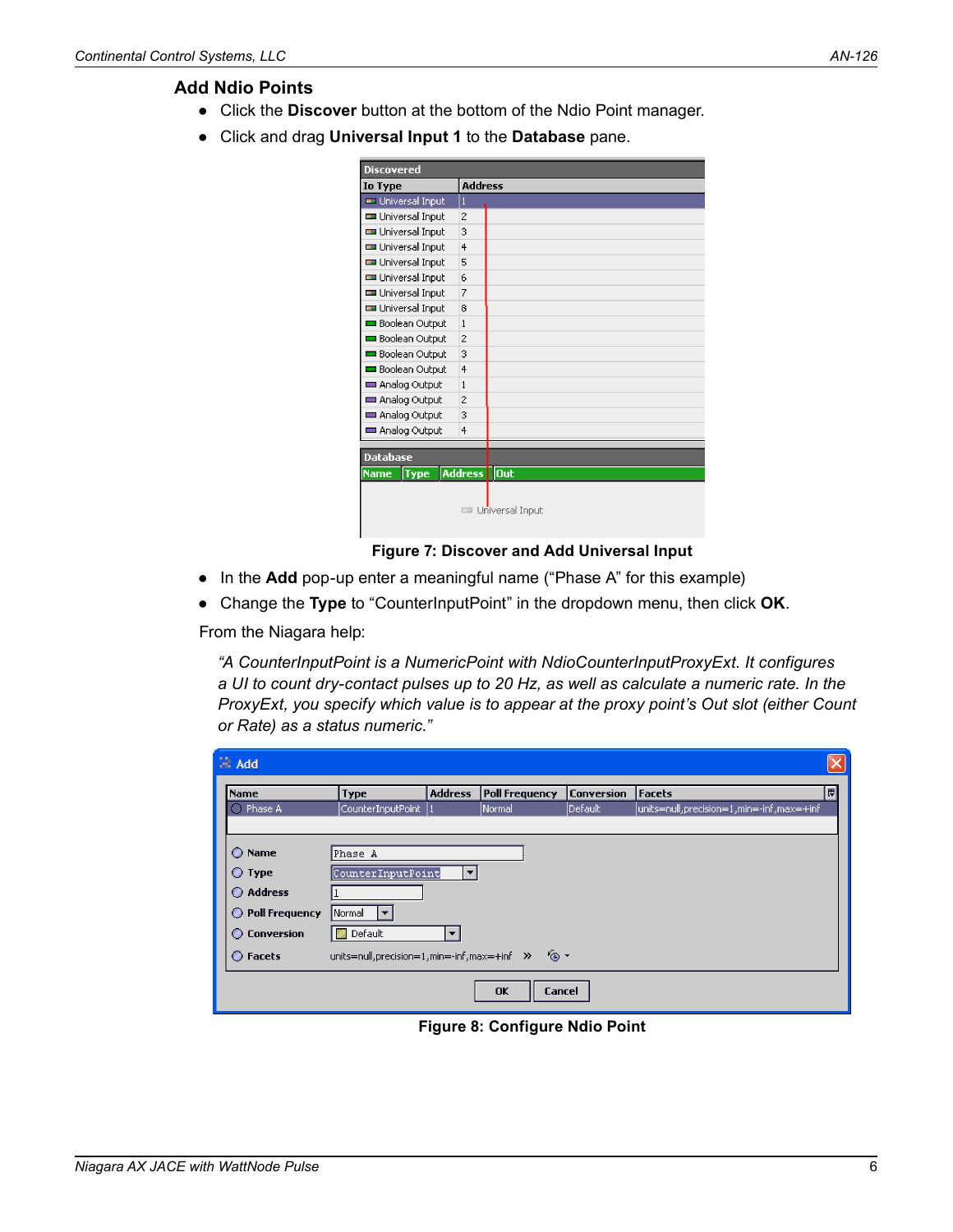### **Display Power and Energy**

To convert the count of pulses to energy (kWh), we must scale the pulse count. To display power (watts), we must use a rate calculation and then scale the results. We use the counter input property sheet to configure these conversions.

- In the Nav Tree pane navigate to the Point added above: **NdioNetwork > NdioBoard > Points > Phase A**.
- Right-click "Phase A", and select **Views > Property Sheet**.



**Figure 9: Open Ndio Point Property Sheet**

#### **Scale Energy**

- Set the property **Conversion** to "Linear".
- Set the **Scale** as required for your device (refer to the WattNode manual). If you are using a 4 Hz output WattNode, you can look up the scale factors for different models and CTs in a table. Since we are using a custom pulse frequency of 20 Hz, we'll use the following equation:

$$
WHpP = \frac{PpPO \cdot NVAC \cdot CtAmps}{FSHz \cdot 3600}
$$

*PpPO* = 1 for Option P3 *NVAC* = 120 for the WNB-3Y-208-P *CtAmps* = 20 amps *FSHz* = 20 Hz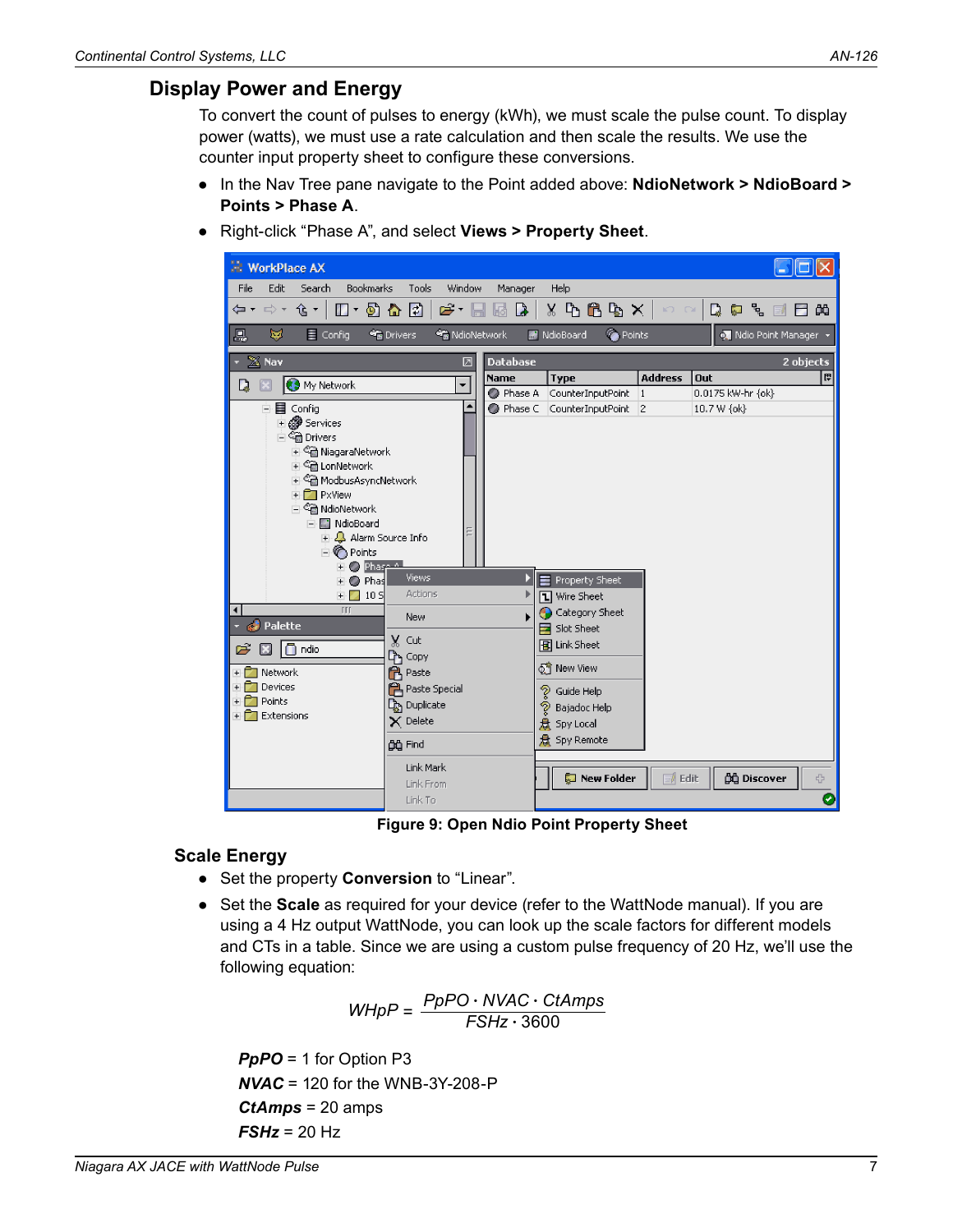- So the *WHpP* (watt-hours per pulse) =  $1 * 120 * 20 / (20 * 3600) = 0.03333$ .
- Convert to kilowatt-hours per pulse by dividing by 1000: *kWhpP* = 3.333e-5 and save this value as the **Scale**.
- Set the **Facets** units to "kW-hr".

#### **Scale Power**

- Change the property **Rate Calc Type** to "SlidingWindowRateType".
- Click the **Save** button.
- Expand the **Rate Calc** options by clicking on the "+" sign.
- Set **Rate Calc** settings **Interval** to 30 seconds "00000h 00m 30s" and **Windows** to "30". This will provide one second updates based on the average of the last thirty seconds. Refer to the Niagara documentation for more details on the SlidingWindowRateType.
- The equation for power is:

Power (watts) = 
$$
WHpP * 3600 * PulseFreq
$$

So set scale factor for power (watts) to *WHpP* \* 3600, or 120 for this application.

|                 | Phase A (Numeric Point)              |                                                                        | ۸ |
|-----------------|--------------------------------------|------------------------------------------------------------------------|---|
| <b>CONTRACT</b> | ◯ Facets                             | <sup>(</sup> ④ =<br>units=kW-hr,precision=2,min=-inf,max=+inf >>       |   |
|                 | $\exists$ / $\overline{I}$ Proxy Ext | Ndio Counter Input Proxy Ext                                           |   |
|                 | ◯ Status                             | $\{ \text{ok} \}$                                                      |   |
|                 | ◯ Fault Cause                        |                                                                        |   |
|                 | $\bigcirc$ Enabled                   | $\bigcirc$ true<br>▾                                                   |   |
|                 | <b>O</b> Device Facets               | ⊛ -<br>»                                                               |   |
|                 | ◯ Conversion<br>m                    | Scale $3.334E-5$<br>Offset 0<br>$\boxed{a}$ Linear<br>▼∣               |   |
|                 | Tuning Policy Name                   | Default Policy<br>▼∣                                                   |   |
|                 | Read Value<br>П                      | 1708736.0 {ok}                                                         |   |
|                 | Write Value                          | $0.0 \; \{\text{ok}\}\$                                                |   |
|                 | ◯ Poll Frequency<br>П                | $\blacktriangledown$<br>Normal                                         |   |
|                 | O Point Type<br><b>COL</b>           | Counter Input                                                          |   |
|                 | Address<br>ш                         | ı                                                                      |   |
|                 | ○ Synced                             | $\bigcirc$ true                                                        |   |
|                 | ◯ Raw<br>п                           | 1866821                                                                |   |
|                 | O Output Select                      | Count<br>▾∣                                                            |   |
|                 | $\bigcirc$ Total                     | 1708738                                                                |   |
|                 | ∩ Rate                               | 525.30                                                                 |   |
|                 | ◯ Rate Calc Type                     | ∕⊛ ∙<br>SlidingWindowRateType<br>ndio<br>$\overline{\phantom{a}}$<br>▼ |   |
|                 | ◯ Rate Calc<br>$-1$                  | Sliding Window Rate Type                                               |   |
|                 | ◯ Scale                              | 120.00000                                                              |   |
|                 | ◯ Interval                           | OOOOOh OOm 3Os  쉬[1sec-+inf]                                           |   |
|                 | ◯ Windows<br>l3ol<br>ш               | $[2 - max]$                                                            |   |
|                 | $\Box$ $\bigcirc$ Rate Calc Time     | 20-Apr-2010 01:32 PM MDT                                               |   |
|                 | $\blacksquare$ Out                   | 56.97 kW-hr {ok}                                                       |   |
|                 |                                      | ු Refresh<br>$\equiv$ Save                                             |   |

**Figure 10: Configure the Ndio Point**